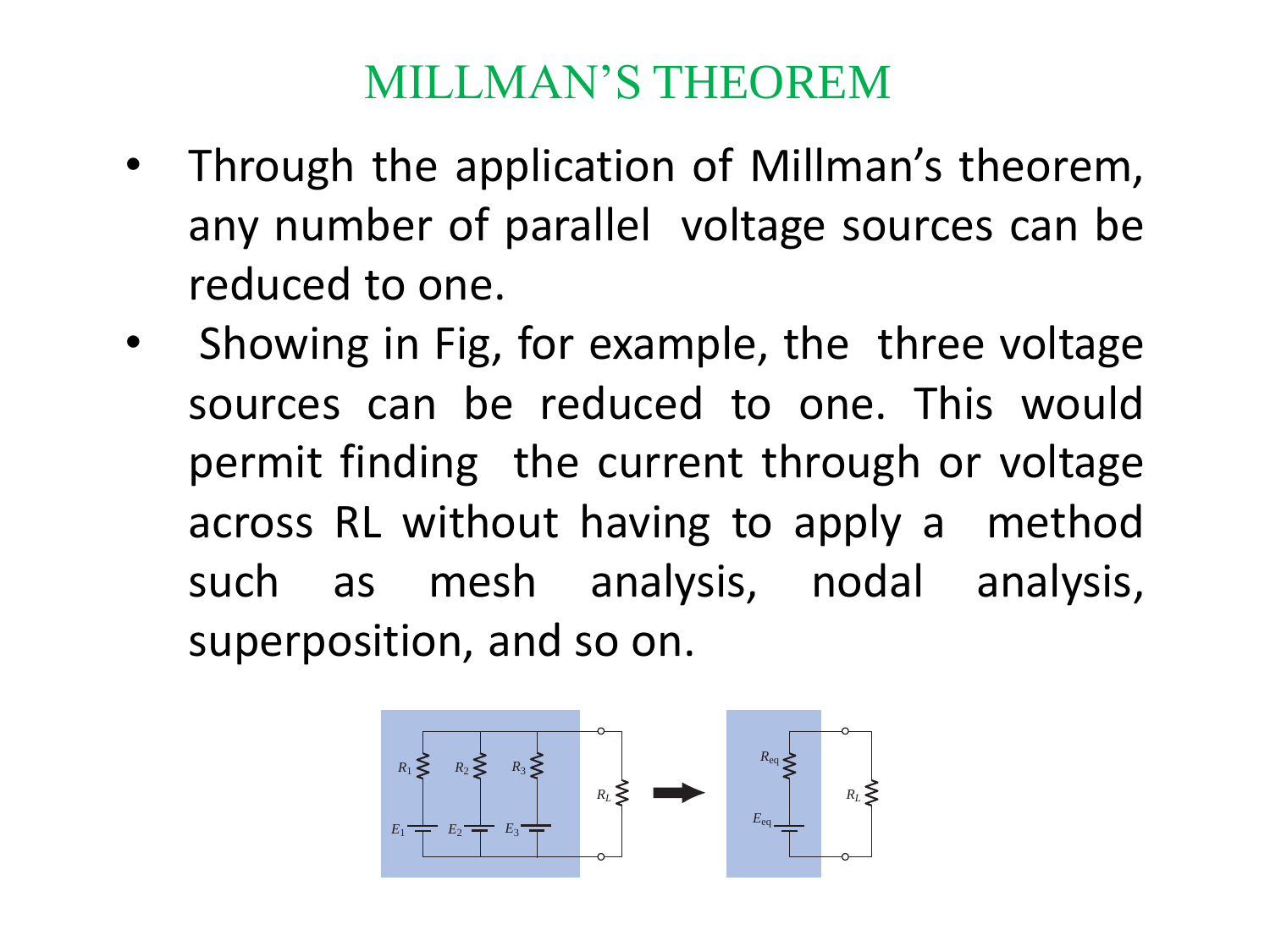# Basically, three steps are included in its application

- Convert all voltage sources to current sources
- Combine parallel current sources
- Convert the resulting current source to a voltage source, and the desired single-source network is obtained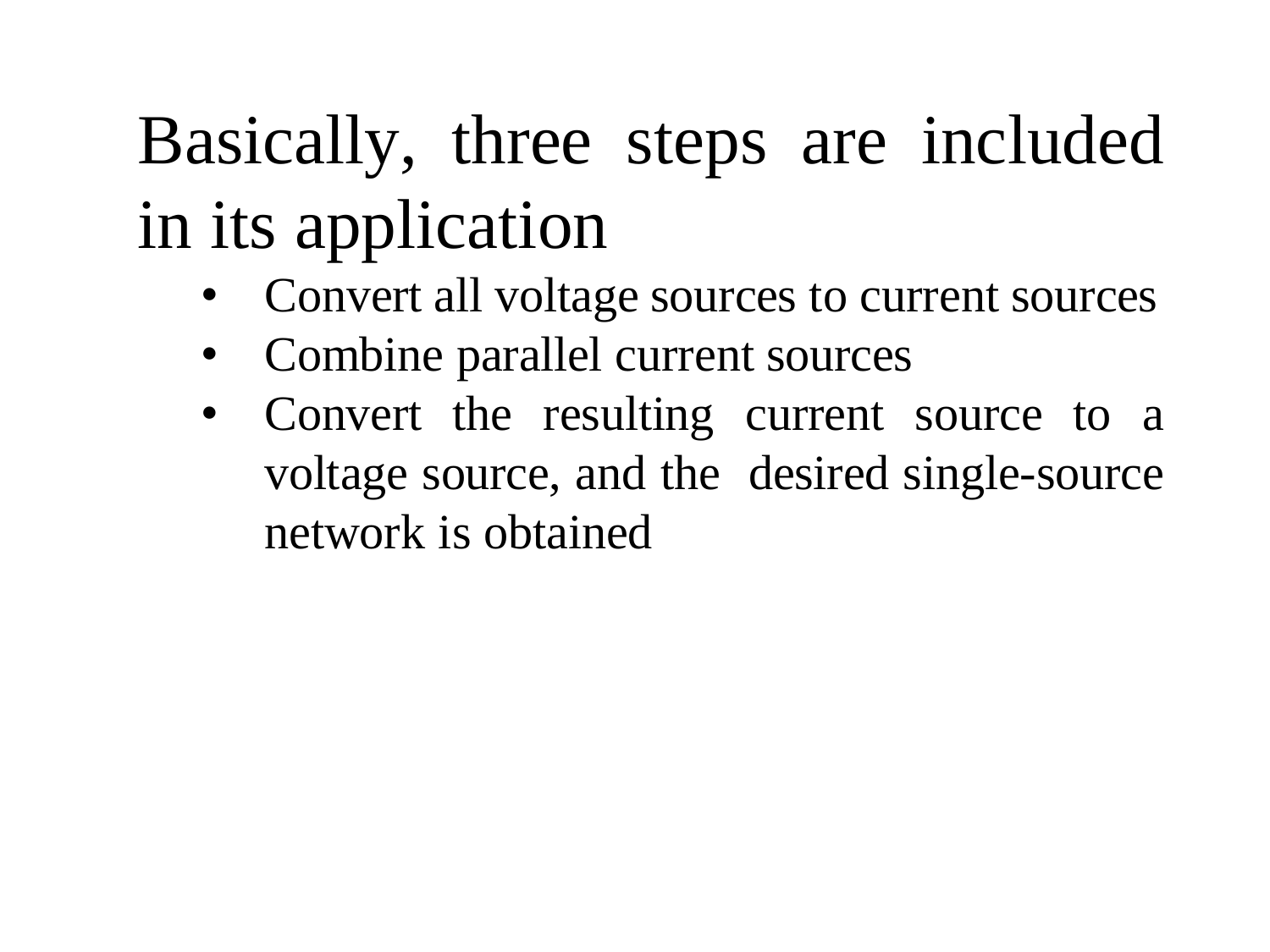

$$
E_{eq} = \frac{\frac{E_1}{R_1} + \frac{E_2}{R_2} + \dots + \frac{E_n}{R_n}}{\frac{1}{R_1} + \frac{1}{R_2} + \dots + \frac{1}{R_n}}
$$

$$
R_{eq} = \frac{1}{\frac{1}{R_1 + R_2 + R_3 + \dots + R_n}}
$$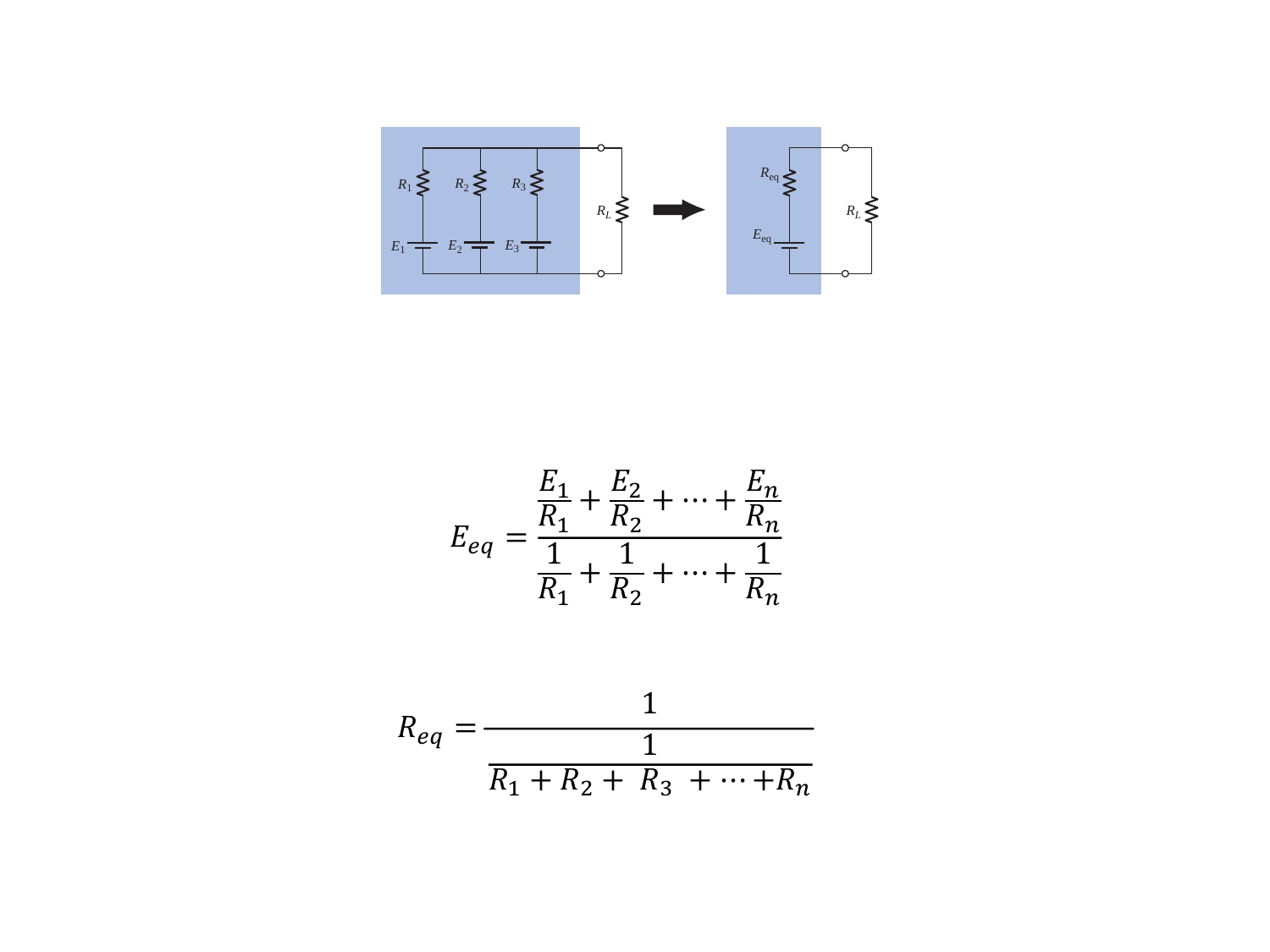For AC networks Millman's theorem states that " if 'n' number of voltage sources  $V_1$ ,  $V_2$ ,  $V_3$ ,......., $V_n$  having internal impedances  $Z_1$ ,  $Z_2$ ,  $Z_3$ ,......,  $Z_n$  are connected in parallel across the load  $Z_L$  than this arrangement may be replaced by a single voltage source  $V_{eq}$  in series with equivalent impedance  $Z_{eq}$ . Millman's equivalent circuit is shown in fig.1.



Fig. 1a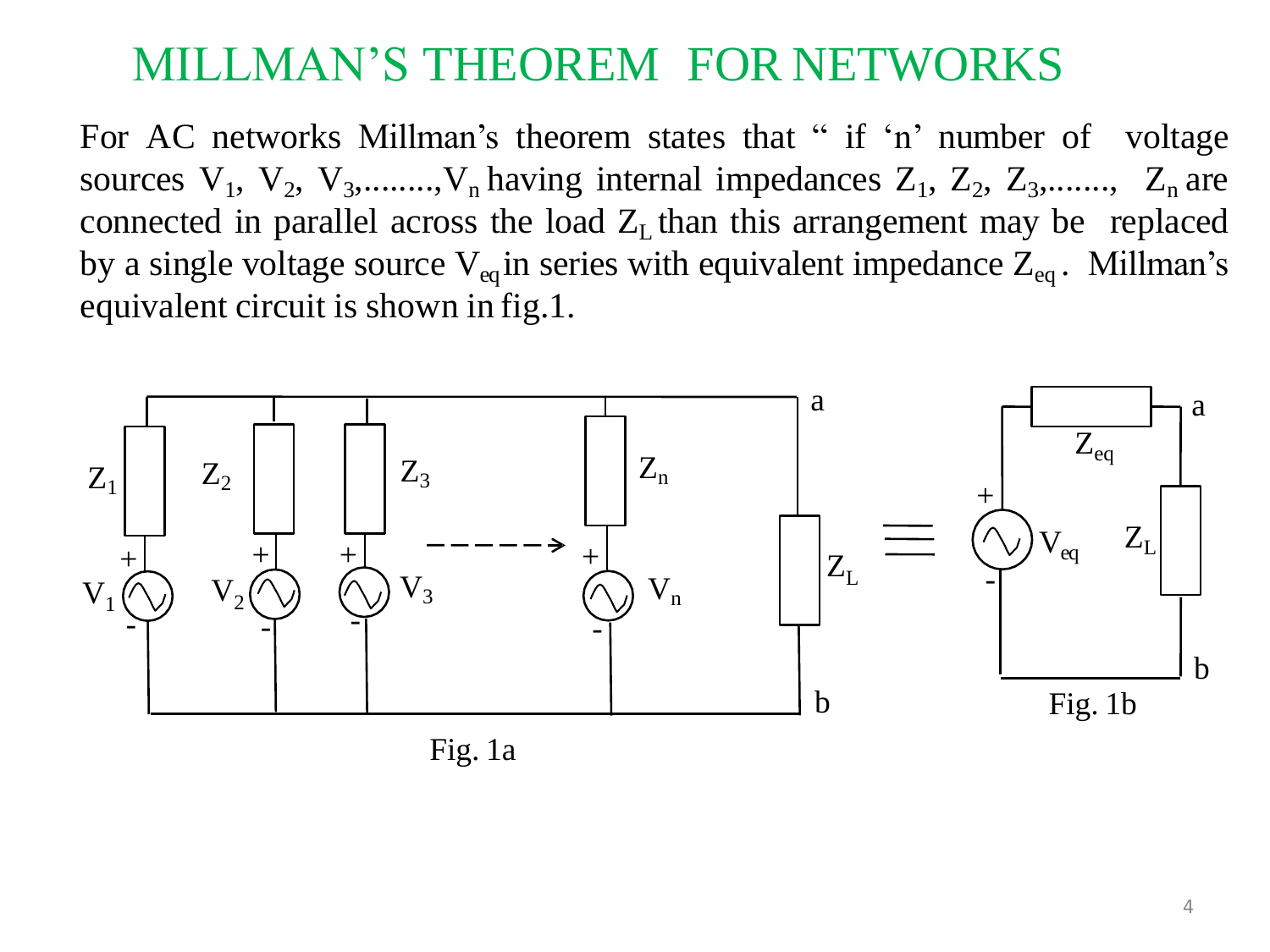− − − − − − − (2) Y1+ Y2+ Y3− − − − − − − − +Y<sup>n</sup> 1 − − − − − −(1) Y1+ Y2+ Y3− − − − − − − − + Y<sup>n</sup> = <sup>V</sup>1Y1<sup>+</sup> <sup>V</sup>2Y<sup>2</sup> <sup>+</sup> <sup>V</sup>3Y3<sup>−</sup> <sup>−</sup> <sup>−</sup> <sup>−</sup> <sup>−</sup> <sup>+</sup>VnY<sup>n</sup> <sup>V</sup> Z eq = eq

Where  $Z_1, Z_2, Z_3, \ldots, Z_n$  are theimpedances and  $Y_1, Y_2, Y_3, \ldots, Y_n$  are theadmitatances.  $Y =$ 1 Z

*This theorem is applicable only to solve the parallel branch with one impedanceor resistance connected to voltage or current source. The voltage sources can be converted into current sources by transformation ofsources.*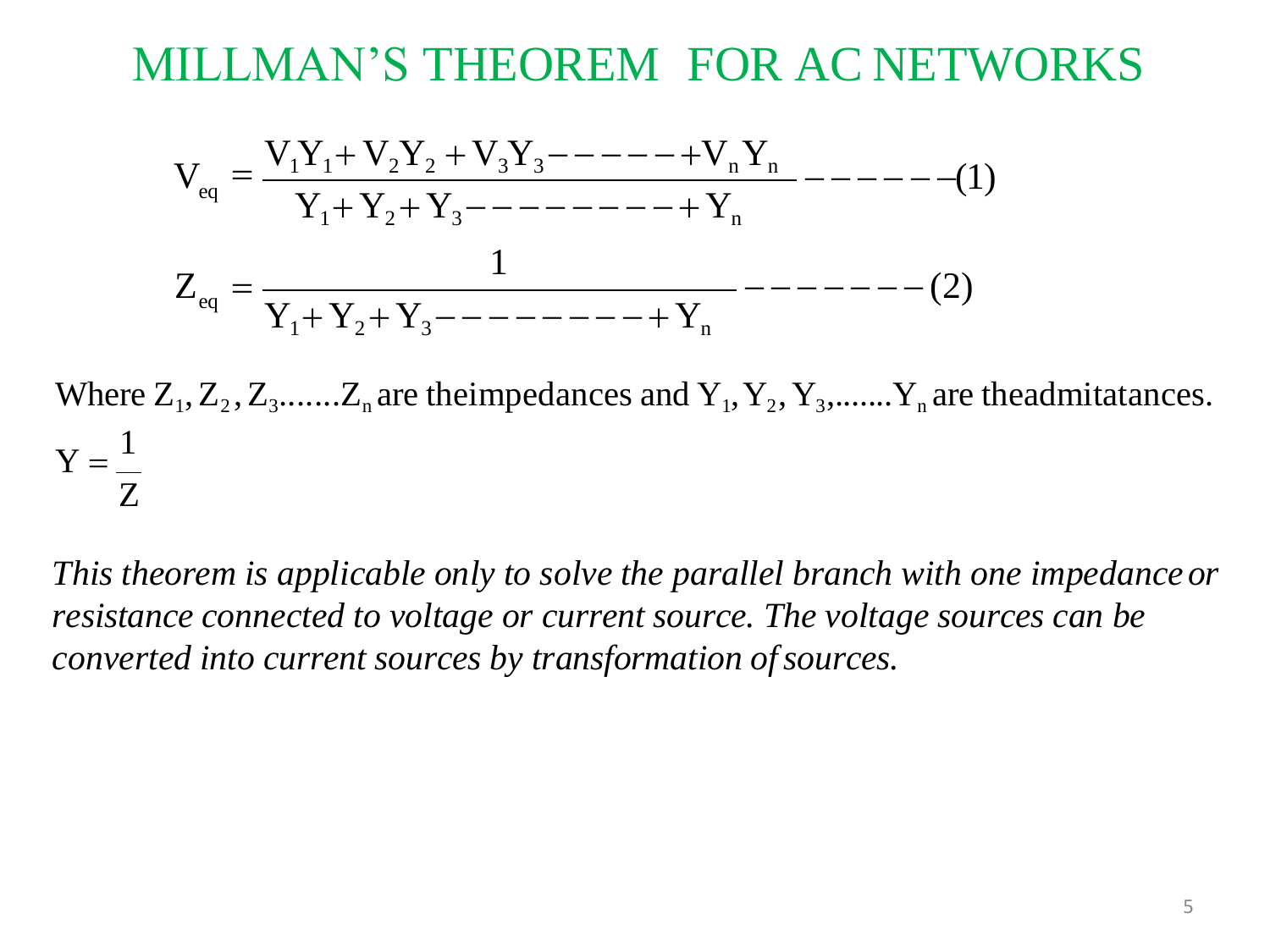EXAMPLE: Using Millman's theorem, find the current through 'ab'

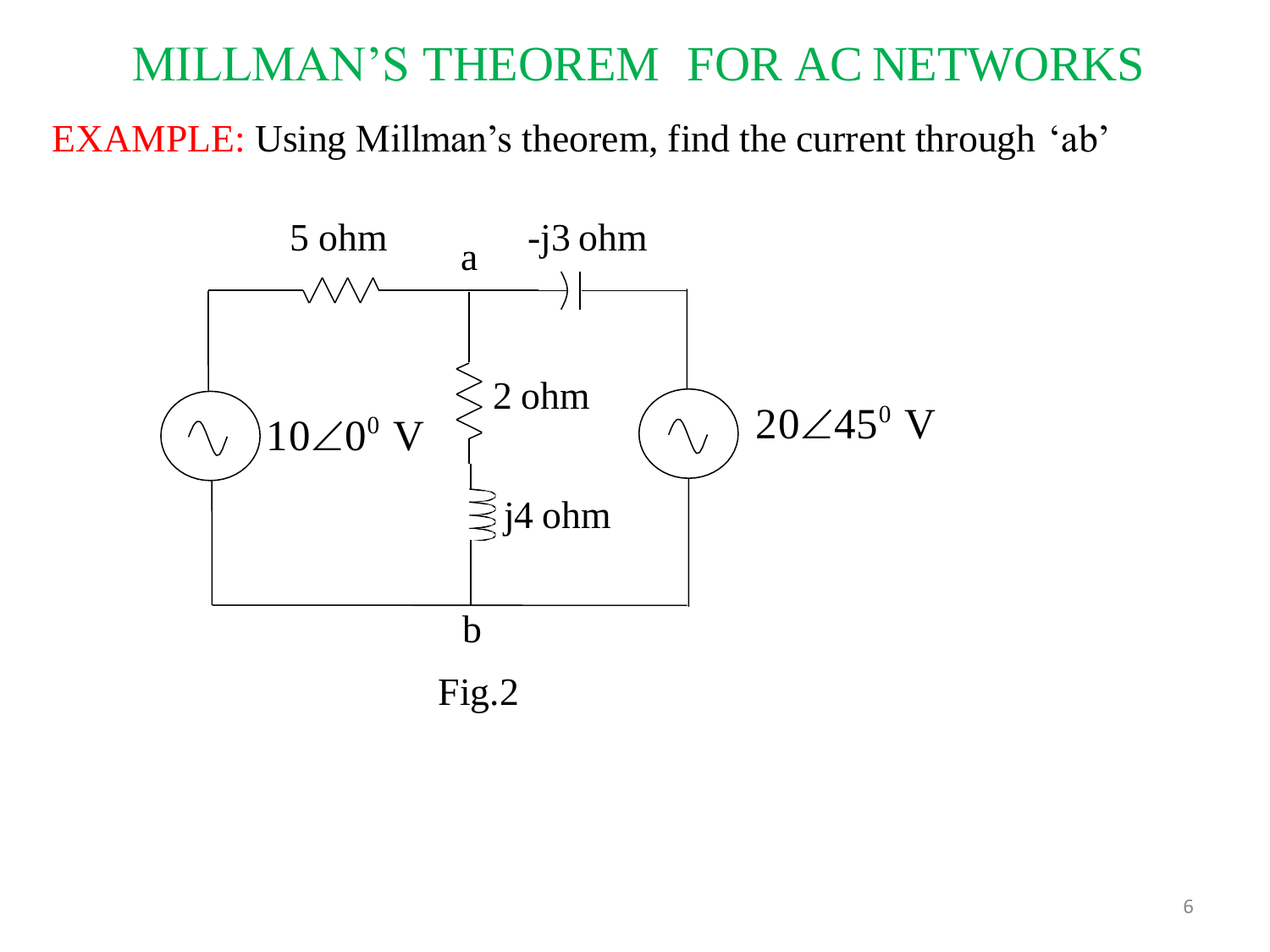#### SOLUTION:

 $V_2 = 20\angle 45^0$  V  $V_1 = 10 \angle 0^0 V$  $Z$ ,  $-j3$ 1 1 1 1 2  $Y_1 = \frac{1}{7} = \frac{1}{12} = 0.33\angle 90^0 S$ 1  $Y_1 = \frac{1}{7} = \frac{1}{5} = 0.2$  S  $Z_1$  5

$$
V_{eq} = \frac{V_1 Y_1 + V_2 Y_2}{Y_1 + Y_2}
$$
  
\n
$$
V_{eq} = \frac{(10\angle 0^0)(0.2) + (20\angle 45^0)(0.33\angle 90^0}{0.2 + 0.33\angle 90^0}
$$
  
\n
$$
V_{eq} = 13.94\angle 60.97^0 V
$$
  
\n
$$
Z_{eq} = \frac{1}{Y_{eq}} = \frac{1}{0.2 + 0.33\angle 90^0} = 2.59\angle -58.78^0 \Omega
$$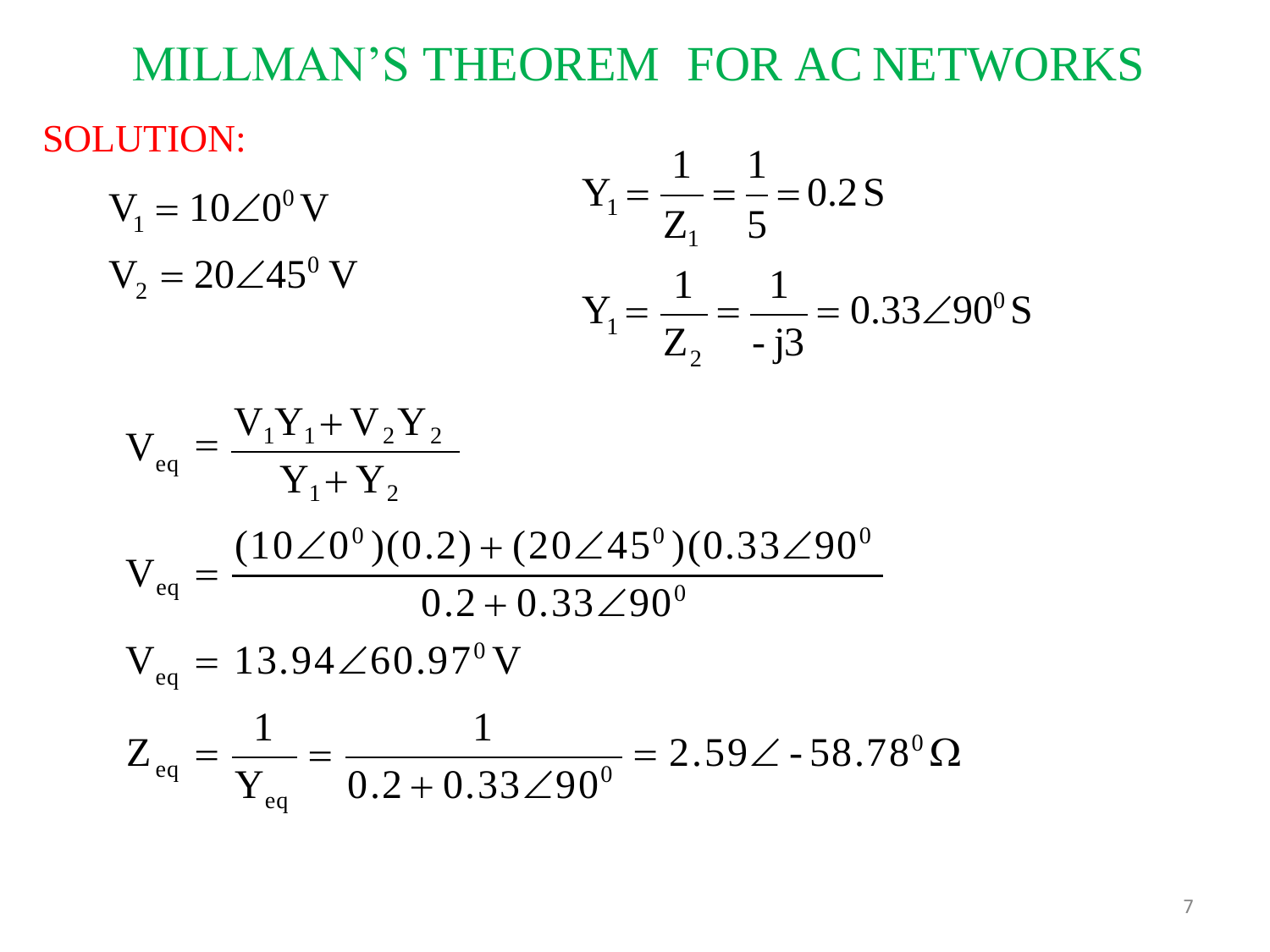#### Millman's Equivalent Circuit:



Current through branch ab =  $3.68\angle 32.79^{\circ}$  A